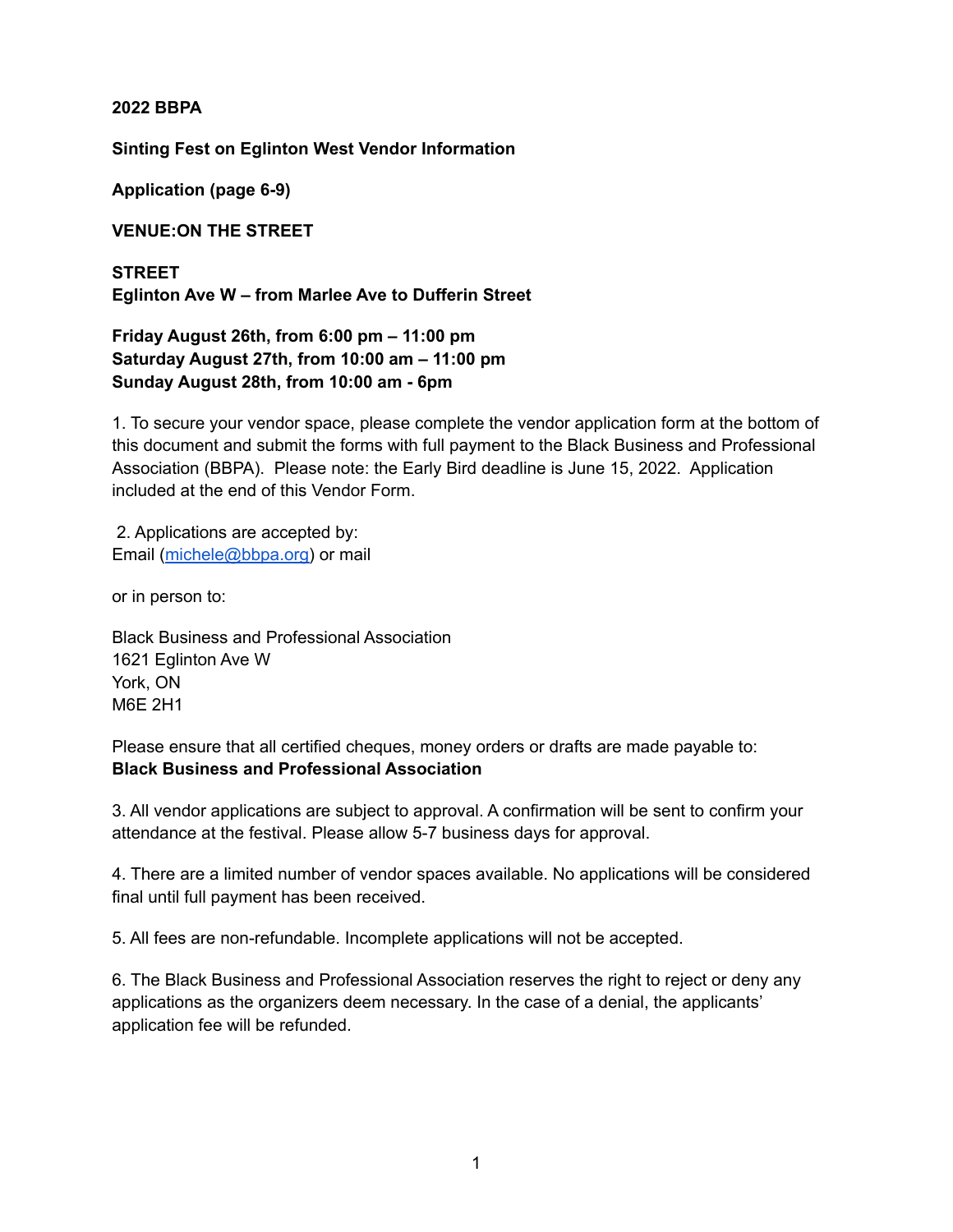7. Please note if vendors **(maximum 2)** are sharing a booth, all payments will be only be accepted from one applicant. All vendors must be registered with the Black Business and Professional Association for a permit.

## **FAILURE TO COMPLY WILL RESULT IN REMOVAL FROM THE FESTIVAL WITH NO REFUND.**

8. Vendor Booth displays and equipment shall not extend into the aisles, including all signs, banners, equipment, etc. All food preparations and concessions must be confined within the booth space.

For information on how to obtain insurance please visit [www.palcanada.com](http://www.palcanada.com/) or [zeninsurance.com](https://www.zensurance.com/?utm_source=google&utm_medium=&utm_campaign=&utm_term=zeninsurance&utm_content=590103401438&gclid=Cj0KCQjwyMiTBhDKARIsAAJ-9VvODotmpqBtpfxmwMRuOBg7d3PXhomJth9JBsYEQCpIa0Xqqy6A0r4aAqlZEALw_wcB)

9. Once the application is approved, all Exhibitors require Exhibitor Insurance a limit of liability bodily injury & property damage in the amount of \$1,000,000.00 .Please submit the Certificate of Insurance on or before August 1, 2022.

10. All vendor forms must include a complete and detailed list of items sold on the day of the festival.

11. Vendor spaces are not assigned on a first-come, first-serve basis. The spaces are located at the discretion of the planning organizers. No exceptions and location changes will be accommodated. Pre-mapping the vendor placement allows for the flow as well as the event programming which takes place during the festival.

12. Food vendors can order a 10x10 or 10x20 tent. Craft vendors can order a 10x10 tent.

13. All vendors are responsible for their HST (Harmonized Sales Tax) where applicable.

14. Vendor set up is as follows:

## **Food Vendors: Friday, August 26, 2022 from 2 PM – 5 PM**

## **Craft Vendors & Not for Profit organizations from Friday, August 26, 2022 from 3 PM – 5 PM**

## **Food Trucks: Friday, August 26, 2022 from 2 PM to 5 PM**

**Note**: All vehicles are expected to be off the street by 4 PM on Friday and 9 AM on Saturday and Sunday. No vehicles will be allowed into the street after 9 AM.

15. All vendors must staff their site during operating hours. BBPA does not accept responsibility for any vendors' possessions left onsite for the duration of the festival. However, we do provide security to help keep the street safe.

16. All vendors display and registration signs must be visible at all times.

17. All vendors are required to display their exhibits or wares within their assigned areas.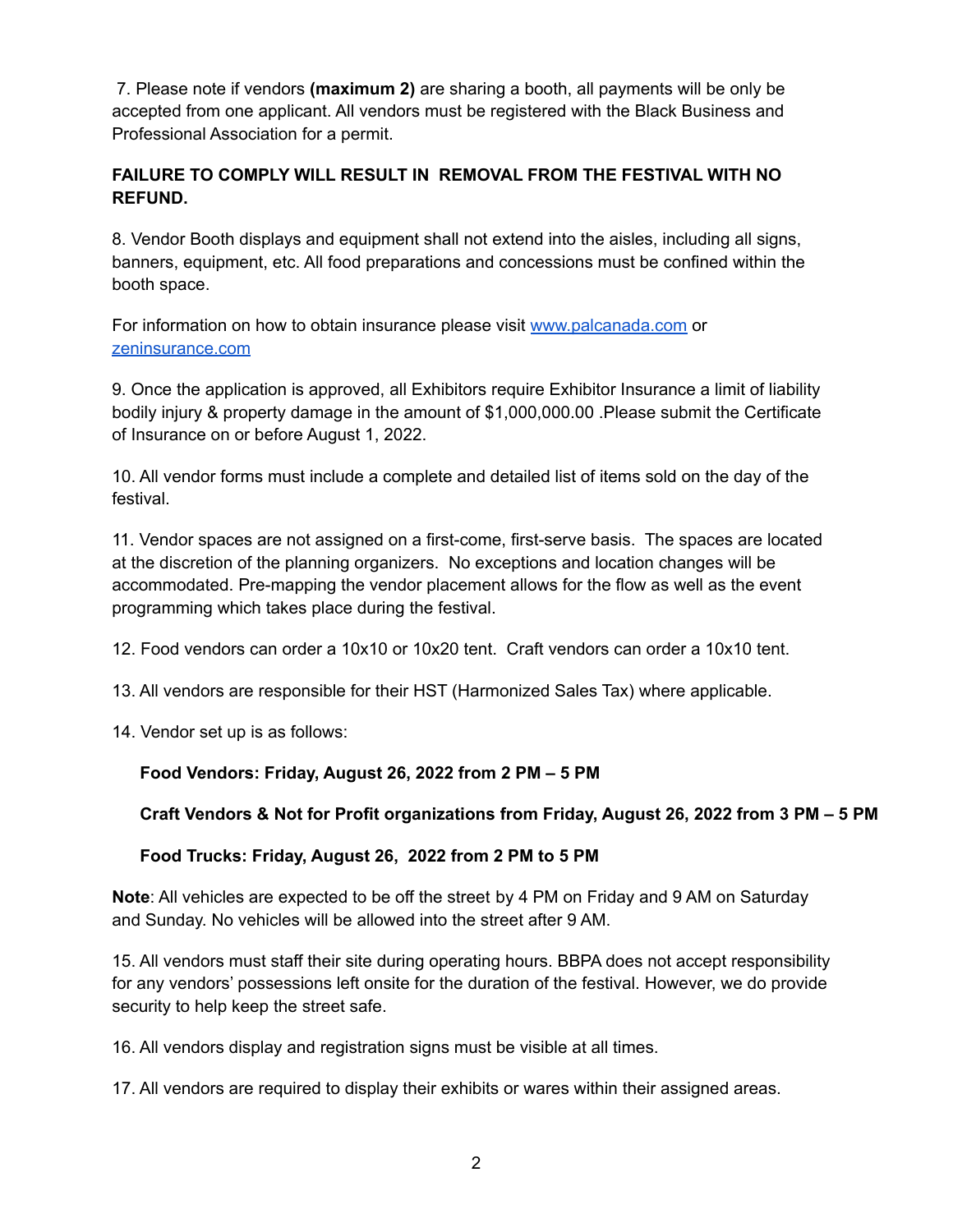18. Failure to comply with the terms of the BBPA Guidelines may result in losing vending privileges at Sinting Fest on Eglinton West without a refund or a \$250.00 fine at the festival.

## **FOOD VENDORS – Additional Guidelines**

1. All food vendors must attend a MANDATORY VENDOR meeting prior to Sinting Fest on Eglinton West. Vendors will be informed of date and location.

### **Booth Etiquette**

1. BBPA and/or Representatives reserve the right to restrict music and/or amplified sounds from any source that interfere with activities in neighbouring booths or the stage. Vendors are not to bring stereo systems to the festival.

2. Vendors are not allowed to sell any products or services outside their exhibit space without permission from the organization. Failure to comply will result in immediate booth closure.

3. All vendors are expected to be in their booths during all published festival hours.

## **SECURITY**

1. Security will be provided during the festival operation; however, the concessions, contents, inventory and products are the sole responsibility of the vendor.

2. Additional short-term liability insurance must be purchased from an insurance provider of your choice. Please submit the Certificate of Insurance on or before August 1, 2022.

3. It is the vendor's responsibility to have personal and/or business insurance coverage. Please contact the BBPA if you require information.

## **EQUIPMENT**

1. Vendors can supply their own tents/canopies, tables and chairs. All coverings must be securely anchored with sandbags or weights.

2. Tables and tents are available for rent. The number of tables and tents must be ordered in advance and payment included on the vendor's application forms. Such rental items must be returned in good condition at the end of the festival.

3. Stereo systems, speakers, microphones, loudspeakers or any other equipment that amplifies sound are not permitted at any time during the festival.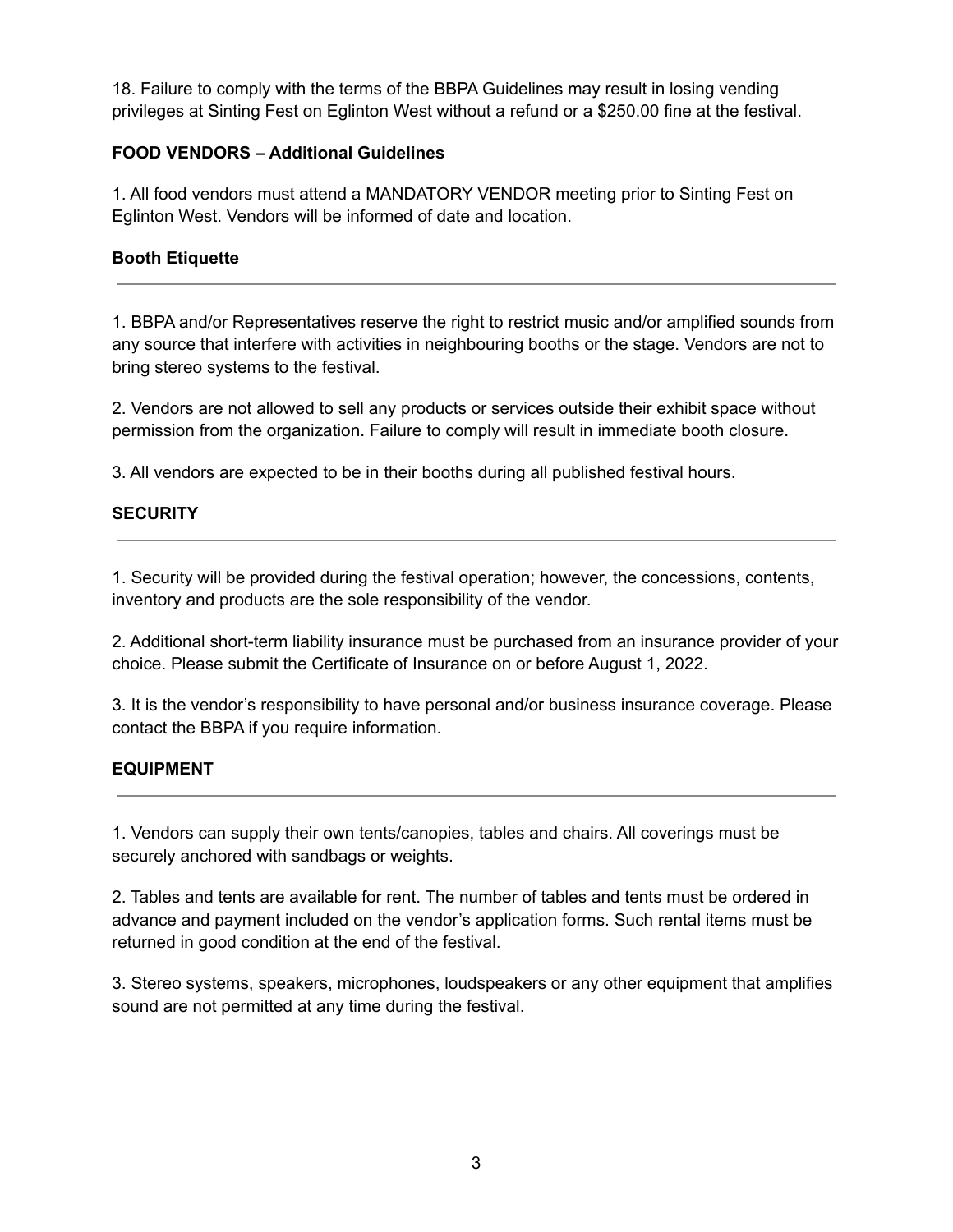#### **SET-UP AND BREAKDOWN**

1. All Food Vendor equipment must be loaded onto the street **no later than Friday August 26, 2022, 5 PM**

2. No vehicle will be permitted on the street after 9:00 a.m. on Saturday and Sunday. All vehicles must be removed from the site immediately after unloading.

3. Set-up after unloading must be completed before 5:00.pm. on Friday, August 26, 2022 and before 9am on Saturday, August 27 and Sunday, August 28th BREAKDOWN on Sunday August 28, 2022 by 10:00 p.m.

4. Barricades and fences are put in place by festival staff. They must not be altered in any way.

#### **ELECTRICAL**

1. No personal generators are allowed. BBPA will provide generators to supply electrical to all vendors. Vendors will receive one free 15-amp electrical outlet.

2. All food/craft vendors will need to purchase additional amps if using more than the 15 amps provided with your vendor booth purchase.

3. Vendors who require additional electricity must complete and attach a listing with their application indicating details of appliance type (fridge/freezer, blender, warmers etc.) the quantity of each appliance, and the amp/watts and voltage (110 or 220) of each appliance.

4. Vendors must supply their own 100-foot heavy duty outdoor AC 120 VAC electrical extension cord(s) to reach reserved electrical outlets.

5. Additional hydro will not be available to a vendor if the requested information is not submitted prior to the festival start date. The fee for additional hydro is not included in the booth space.

#### **PARKING**

1. Municipal by-laws prohibit parking of vehicles on the street at any time except for specific load-in and load-out times indicated by the organizers.

2. Only a limited number of vehicles will be allowed on site for purposes of loading/unloading and must be removed within 30 minutes. Vehicles left for a longer period in the loading zone will be ticketed.

3. Parking is NOT included in the vendor fees. Parking is available in public lots in the immediate area.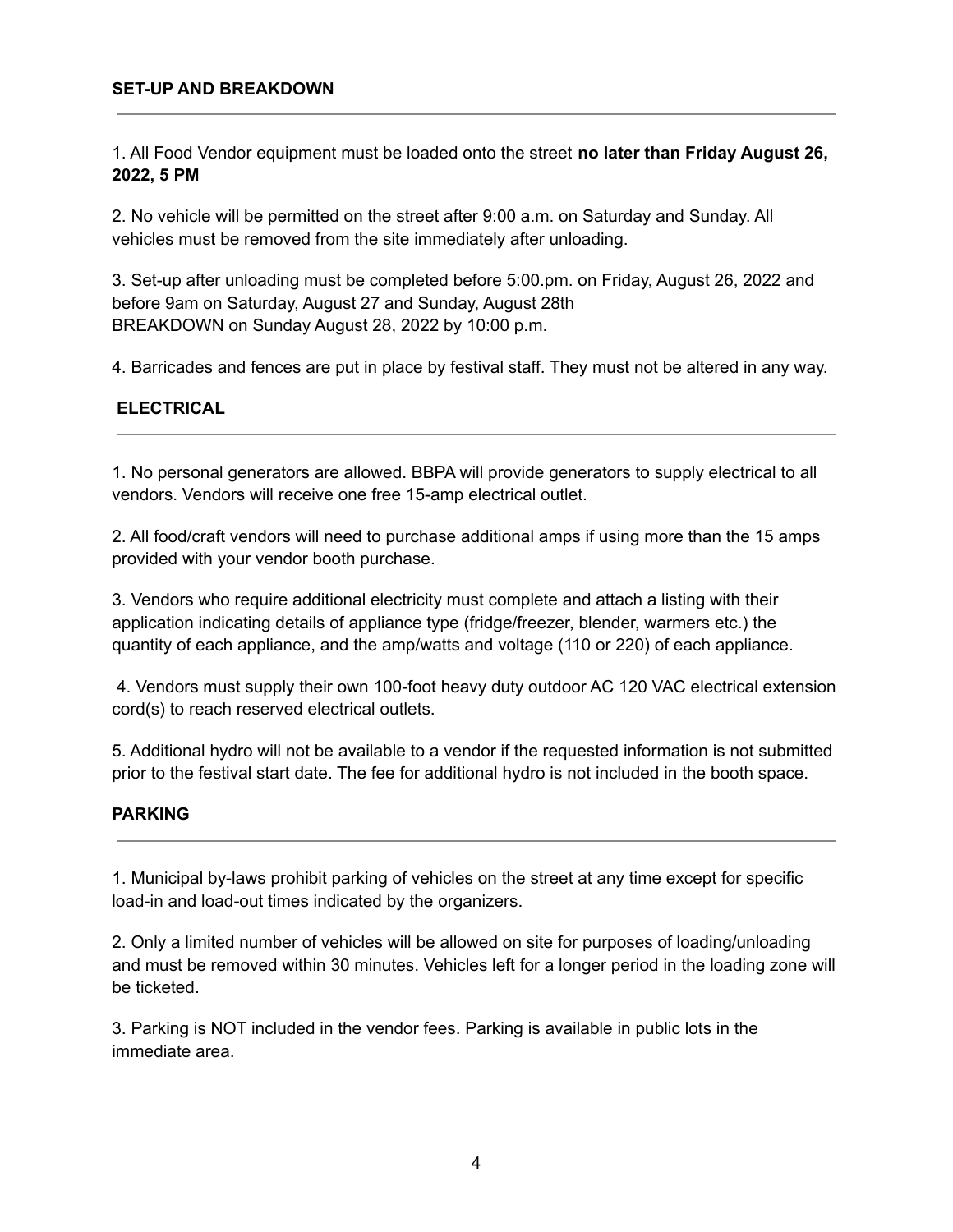1. All vendors are responsible for keeping their concession and surrounding area tidy and free of litter. Food vendors' clean up fee of \$250 will be reimbursed upon satisfactory inspection of their concession and surrounding area byBBPA representatives. This deposit will not be refunded if there had been violations by the vendor during the duration of the festival.

2. Each vendor must supply their own garbage bags for their concession site.

3. All trash must be placed in appropriate containers, dumpsters or bins provided.

4. All vendors using wooden skids or pallets must remove them after the festival. These skids or pallets should not be left on the street or thrown into the garbage bin or surrounding bushes.

5. A penalty will be charged for any equipment, property or items left behind on the street after the designated loadout times. Such a penalty can restrict a vendor from future vending privileges at BBPA events.

#### **VOLUNTEERS**

1. Festival volunteers and BBPA representatives will be on the street to monitor and assist when needed.

2. All Festival volunteers will be provided with a \$15 meal voucher which must be accepted as payment. Please submit all vouchers received to BBPA for reimbursement in the envelope provided in your vendor package.

DISCLAIMER The BBPA is not responsible for acts of God, profitability of concessions, removal by the City of Toronto's by-law enforcement officers, Toronto Police and/or the Department of Health and any liability claims that any vendor may incur. The BBPA also reserves the right to remove any vendor(s) from the premises who fail to fulfill any of the conditions specified in this contract.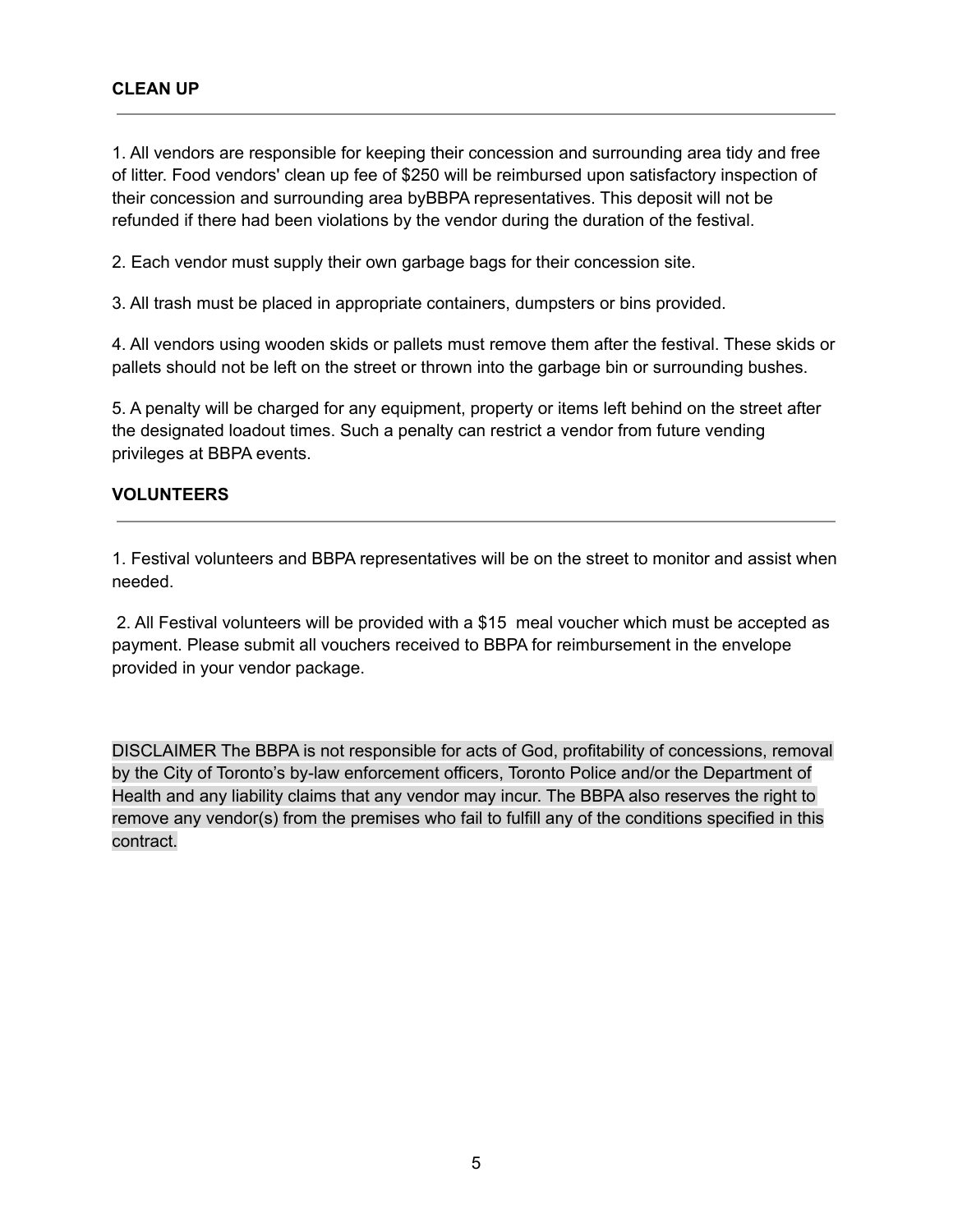## **2022 BBPA Sinting Fest on Eglinton West Vendor Application Form**

| Your Name           |  |
|---------------------|--|
| <b>Company Name</b> |  |
| <b>Booth Name</b>   |  |

| <b>Type of Vendor</b>                                                                  |  |
|----------------------------------------------------------------------------------------|--|
| $\Box$ Food<br>$\Box$ Craft<br><b>Non Profit</b><br>□ Sampling Vendors<br><b>Other</b> |  |

| <b>Address</b>     |  |
|--------------------|--|
| <b>City</b>        |  |
| <b>Province</b>    |  |
| <b>Postal Code</b> |  |

| Cell number              |  |
|--------------------------|--|
| <b>Other Telephone #</b> |  |
| Email                    |  |

| Item description (please list items that will be sold at your booth) (required) |  |  |  |
|---------------------------------------------------------------------------------|--|--|--|
|                                                                                 |  |  |  |
|                                                                                 |  |  |  |
|                                                                                 |  |  |  |
|                                                                                 |  |  |  |
|                                                                                 |  |  |  |
|                                                                                 |  |  |  |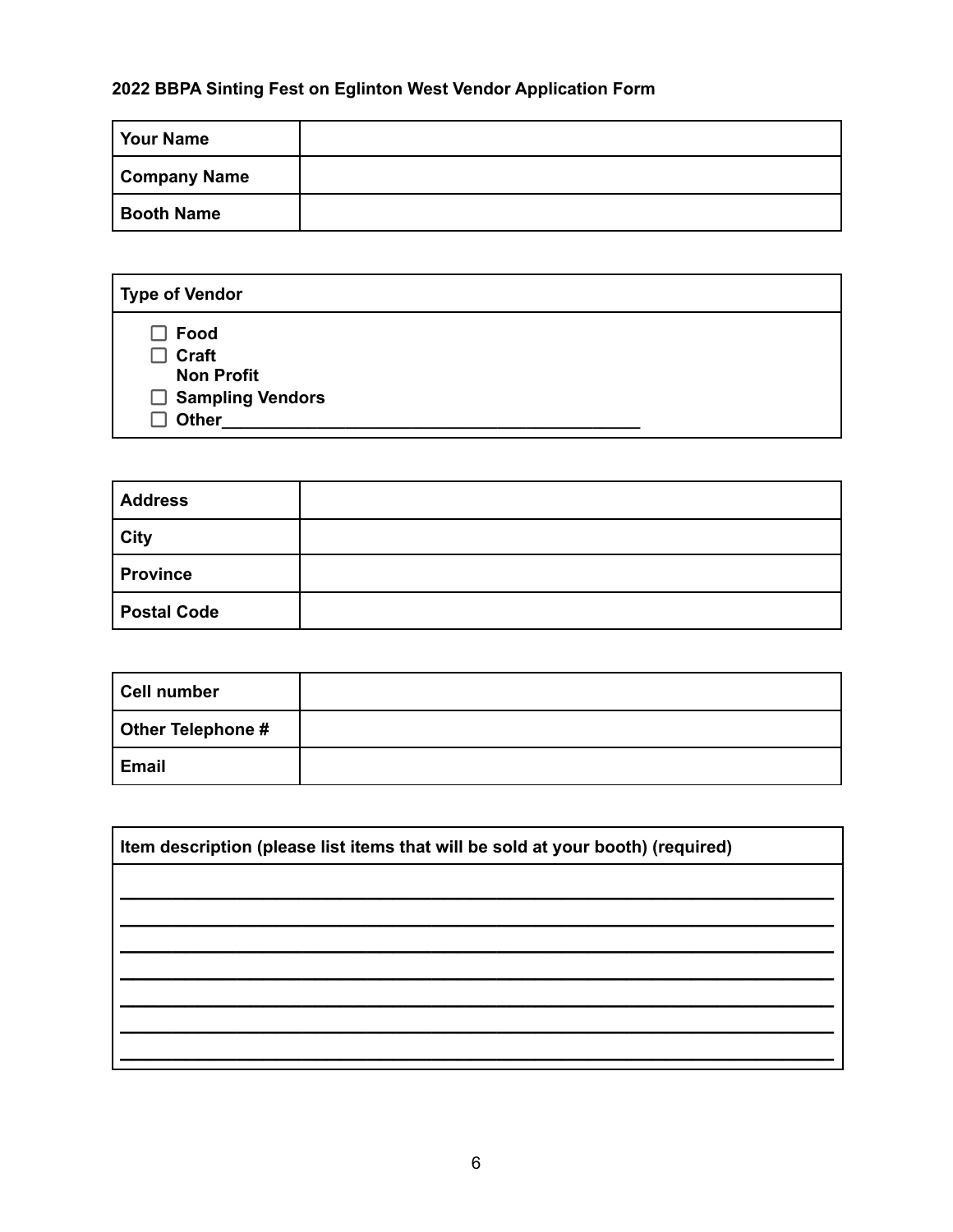Note: Craft vendors, please list your product selection. (required)

| Please list electrical equipment. Then share the amount of amps required for use for<br>each one. (required)                                                                                                       |  |
|--------------------------------------------------------------------------------------------------------------------------------------------------------------------------------------------------------------------|--|
| <b>Patty Warmer</b><br>Grill<br><b>Kettle</b><br><b>Hot plate</b><br>Laptop<br>Lights<br>Other <sub>11</sub><br>Other <sub>___</sub><br>the control of the control of the control of the control of the control of |  |
| Amount of Amps (required)<br>2. Amp Amount<br>Note: Electrical power cannot be added after Aug 10, 2022<br>Price list: \$68 for each Additional 15 Amps                                                            |  |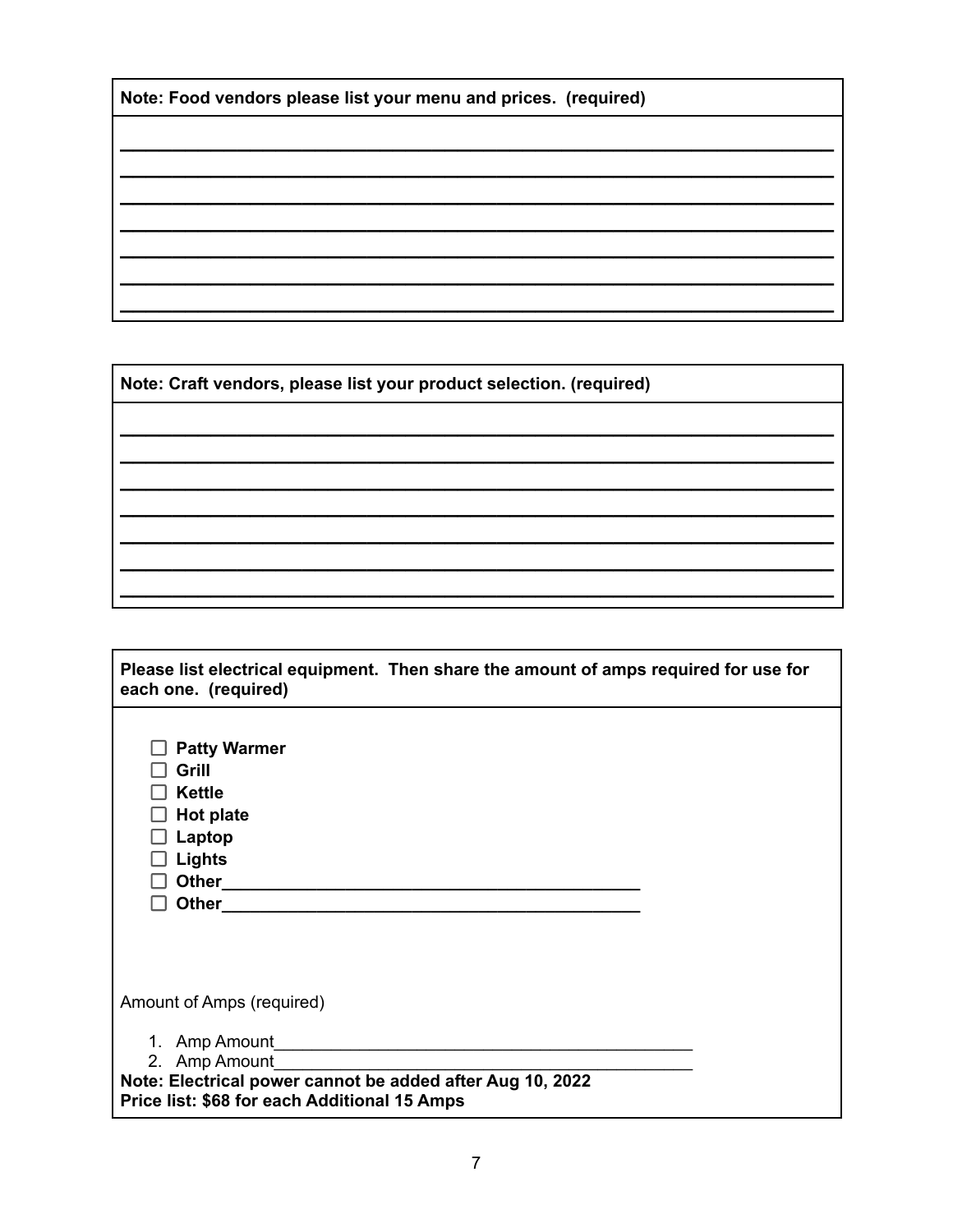## **Vendor Prices (Circle your required selection). Please note tents are extra**

| <b>Vendor Prices</b><br>Price of ALL<br>booths includes:<br>booth space, HST,<br>and one 15-amp<br>electrical outlet. . |                   | June 15,<br>2022 on.<br>incl. HST | Tent<br>rental<br>price<br>incl.<br><b>HST</b> | Additional<br>Amps<br>See price<br>list above | Mandatory for all<br>Food/Beverage<br>Vendors. Paid by<br>cheque<br>separately. |
|-------------------------------------------------------------------------------------------------------------------------|-------------------|-----------------------------------|------------------------------------------------|-----------------------------------------------|---------------------------------------------------------------------------------|
| <b>Note: Tents and</b>                                                                                                  | 10 x 10 Food      | \$1920                            | \$255                                          |                                               | +\$250                                                                          |
| tables are extra.                                                                                                       | Booth (max 1      |                                   |                                                |                                               | Refundable                                                                      |
| * One company is                                                                                                        | vendor)           |                                   |                                                |                                               | Clean-up fee                                                                    |
| responsible for all                                                                                                     | 10 x 20 Food      | \$3051                            | \$452                                          |                                               | +\$250                                                                          |
| payments                                                                                                                | Booth (max 2      |                                   |                                                |                                               | Refundable                                                                      |
| submitted to the                                                                                                        | vendors)*         |                                   |                                                |                                               | Clean-up fee                                                                    |
| BBPA for a 10x20                                                                                                        | <b>Food Truck</b> | \$3050                            | N/A                                            |                                               | +\$250                                                                          |
| shared tent.                                                                                                            |                   |                                   |                                                |                                               | Refundable                                                                      |
| <b>NOTES: Tent rental</b>                                                                                               |                   |                                   |                                                |                                               | Clean-up fee                                                                    |
| includes set up                                                                                                         | $10 \times 10$    | \$537                             | \$255                                          |                                               | N/A                                                                             |
| and tear down.                                                                                                          | Craft/Sampling    |                                   |                                                |                                               |                                                                                 |
|                                                                                                                         | (max 1 vendor)    |                                   |                                                |                                               |                                                                                 |
|                                                                                                                         | 10 x 10 Not for   | \$225                             | \$255                                          |                                               | N/A                                                                             |
|                                                                                                                         | Profit Booth (max |                                   |                                                |                                               |                                                                                 |
|                                                                                                                         | 1 company)        |                                   |                                                |                                               |                                                                                 |

# **Please use the chart above to select your required booth and additionals. (Mandatory)**

| Type of<br><b>Vendor</b>       | <b>Booth</b><br><b>Size</b> | June 15<br>on | Tent<br>rental<br>price | Amps (one 15-amp)<br>per booth is<br>provided) Please<br>list additional | <b>Total</b> |
|--------------------------------|-----------------------------|---------------|-------------------------|--------------------------------------------------------------------------|--------------|
| Eg: Food<br><b>Vendor</b>      | 10 x10                      | 1921          | 255                     | \$68 (for one<br>additional)                                             | \$2244       |
|                                |                             |               |                         |                                                                          |              |
| Fill out you<br>selection here |                             |               |                         |                                                                          |              |